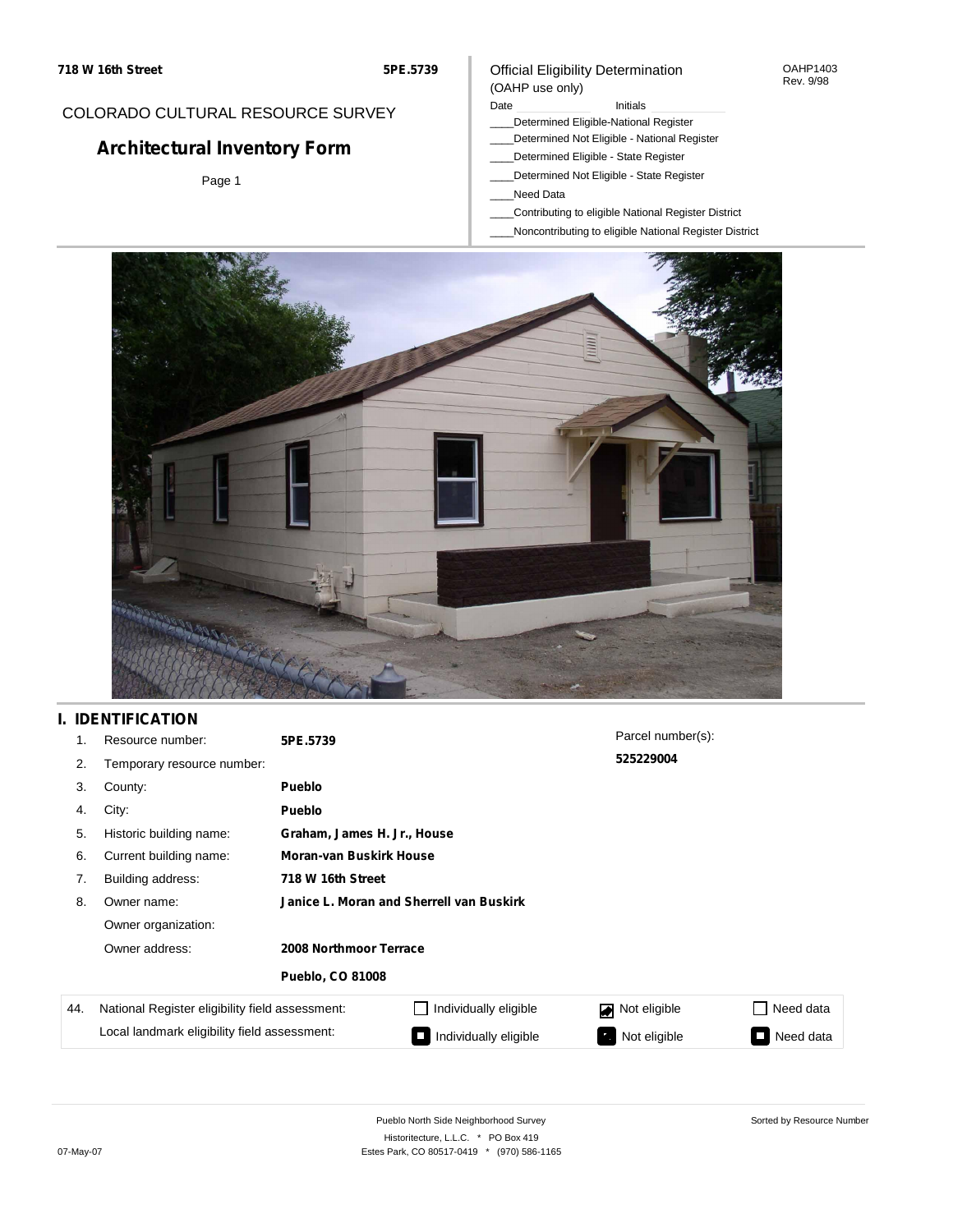Page 2

### **II. GEOGRAPHIC INFORMATION**

| 9.  | P.M.                    |    | 6th             |              | Township:               |       | <b>20S</b>                  |    |           |           | Range:            | 65W |         |
|-----|-------------------------|----|-----------------|--------------|-------------------------|-------|-----------------------------|----|-----------|-----------|-------------------|-----|---------|
|     |                         | NE | 1/4             | of <b>SE</b> | 1/4                     | of SE | 1/4                         | of | <b>NW</b> | 1/4       | of Section        |     | 25      |
|     | 10. UTM reference zone: |    |                 |              | 13                      |       |                             |    |           |           |                   |     |         |
|     | Easting:                |    |                 |              | 533496                  |       |                             |    |           | Northing: |                   |     | 4236918 |
| 11. |                         |    | USGS quad name: |              | <b>Northeast Pueblo</b> |       |                             |    |           | Scale:    |                   |     | 7.5     |
|     | Year:                   |    |                 |              | 1974)                   |       | 1961 (Photorevised 1970 and |    |           |           |                   |     |         |
| 12. | $Lot(s)$ :              |    |                 |              | Lot 5; Block 17         |       |                             |    |           |           |                   |     |         |
|     | Addition:               |    |                 |              | <b>Craig's Addition</b> |       |                             |    |           |           | Year of addition: |     | 1871    |

13. Boundary description and justification:

The boundary, as described above, contains but does not exceed the land historically associated with this property.

П Metes and bounds exist:

### **III. ARCHITECTURAL DESCRIPTION**

| 14. | Building plan (footprint, shape):    | <b>Rectangular Plan</b>              |                       |
|-----|--------------------------------------|--------------------------------------|-----------------------|
|     | Other building plan descriptions:    |                                      |                       |
| 15. | Dimensions in feet (length x width): | 884 square feet                      |                       |
| 16. | Number of stories:                   | 1                                    |                       |
| 17. | Primary external wall material(s):   | <b>Asbestos</b><br>Wood/Weatherboard | Other wall materials: |
| 18. | Roof configuration:                  | <b>Gabled Roof/Front Gabled Roof</b> |                       |
|     | Other roof configurations:           |                                      |                       |
| 19. | Primary external roof material:      | <b>Asphalt Roof/Composition Roof</b> |                       |
|     | Other roof materials:                |                                      |                       |
| 20. | Special features:                    | Fence                                |                       |
|     |                                      | Chimney                              |                       |

#### 21. General architectural description:

Oriented to the north, this house rests on a concrete foundation. Cream-painted asbestos siding clads the exterior walls. Broad, cream-painted wood weatherboard covers the gables. Windows are 1-over-1-light, double-hung sash, with white vinyl frames and thin, brown-painted surrounds. A single-light picture window pierces the west end of the asymmetrical front (north) façade. The principal doorway opens west of center in the façade. It hosts a brown-painted wood slab door. Sheltering it is a front-gabled hood, on wood knee brackets. A 2-step concrete stoop approaches the door from the east and north. A brownpainted brick planter lines much of the north side of the stoop. Another doorway opens in the west end of the rear (south) elevation. It hosts a brown-painted, 4-panel, 1-light, glass-in-wood-frame door. A 3-step concrete stoop approaches the door. It provides access to a concrete patio, sheltered beneath a flat roof on round, metal poles. A tan-painted concrete-block engaged hearth and chimney protrudes from the north end of the west elevation. Interlocking brown asphalt shingles cover the front**gabled roof. The building lacks overhanging eaves.**

22. Architectural style: **No Style**

Other architectural styles:

Building type:

23. Landscape or special setting features: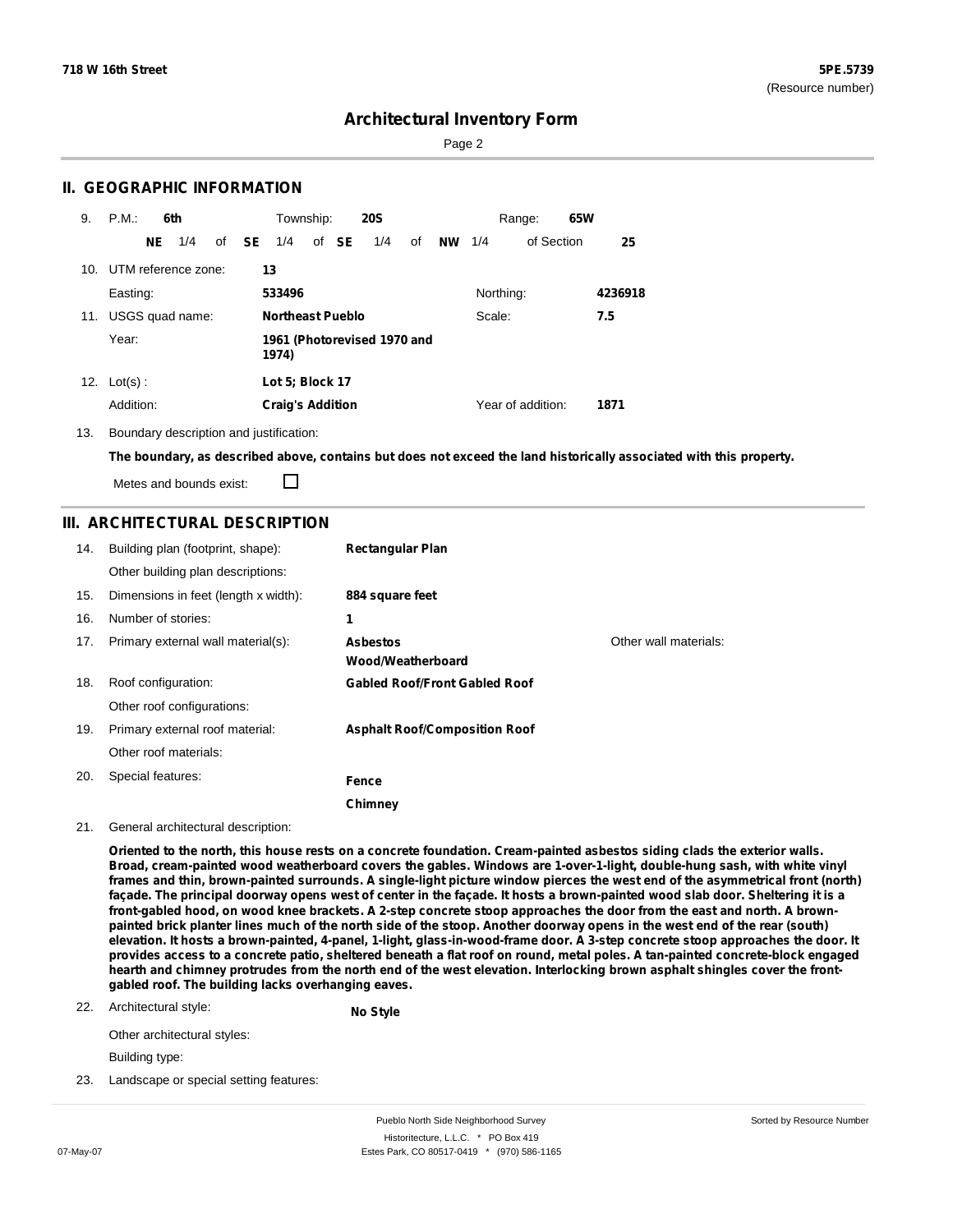Page 3

This property is located on terrain sloping downward from north to south, with an elevation of around 4,700 feet above mean sea level. The neighborhood features modest, one- and two-story houses. Setbacks from West 16th Street are generally the same on this block. This property is situated on the south side of West 16th Street, between 716 West 16th Street to the east and 1520 Craig Street to the west. Separating the street from the sidewalk is a packed-earth strip. A packed-earth yard covers **the lot; the property lacks landscaping. A chain-link fence encloses the backyard.**

### **IV. ARCHITECTURAL HISTORY**

| 25. | Date of Construction:  | Estimate:                        | Actual: | 1950                                                                                          |
|-----|------------------------|----------------------------------|---------|-----------------------------------------------------------------------------------------------|
|     | Source of Information: |                                  |         | Pueblo County Office of Tax Assessor. Property information card [internet].                   |
| 26. | Architect:             | unknown                          |         |                                                                                               |
|     | Source of information: |                                  |         |                                                                                               |
| 27. | Builder:               | unknown                          |         |                                                                                               |
|     | Source of information: |                                  |         |                                                                                               |
| 28. | Original Owner:        | James H. Graham, Jr.             |         |                                                                                               |
|     | Source of information: | Co, consulted 1886 through 2003. |         | Pueblo City Directory. Pueblo, Co.; Salt Lake City; Kansas City, Mo.; and others: R.L. Polk & |
| 29. | Construction history:  |                                  |         |                                                                                               |

According to Pueblo County Tax Assessor records, this building was constructed in 1950. An analysis of the style, materials, and historical records corroborates this date. The only notable alteration has been the replacement of all windows, which **occurred around 2005.**

| 30. | Location: <b>original</b> |  | Date of move(s): |
|-----|---------------------------|--|------------------|
|-----|---------------------------|--|------------------|

### **V. HISTORICAL ASSOCIATIONS**

| 31. Original use(s):     | <b>Single Dwelling</b> |
|--------------------------|------------------------|
| 32. Intermediate use(s): | <b>Single Dwelling</b> |
| 33. Current use(s):      | <b>Single Dwelling</b> |
| 34. Site type(s):        | <b>Residence</b>       |

35. Historical background:

The first owner and resident of this house, constructed in 1950, was James H. Graham, Jr. The lifelong Pueblo resident was a veteran of World War II and operated a locomotive crane for the Denver & Rio Grande Western Railroad. With his wife, Gladys M. Graham, James had a daughter, Olga Jean Keys. The Grahams resided here until 1978; James Graham died on January 26, **1979.**

Purchasing the property from James Graham in 1978 were George H. and Glenda J. Heymann. Janice L. Moran and Sherrell van Buskirk, the current owners, acquired the house and lot from the Heymanns in 1986. They operate the property as a rental unit.

Sources of information: 36.

**Pueblo County Office of Tax Assessor. Property information card [internet].**

**Pueblo City Directory. Pueblo, Co.; Salt Lake City; Kansas City, Mo.; and others: R.L. Polk & Co, consulted 1886 through 2003.**

**Sanborn Fire Insurance Maps (for Pueblo, Colorado). New York: Sanborn Map and Publishing Co., 1883, 1886, 1889, 1893, 1904-05, 1904-51, and 1904-52.**

**"James H. Graham, Jr." [obituary]. Pueblo Chieftain, 27 January 1979, p. 9A.**

<sup>24.</sup> Associated buildings, features or objects: **No associated buildings identified.**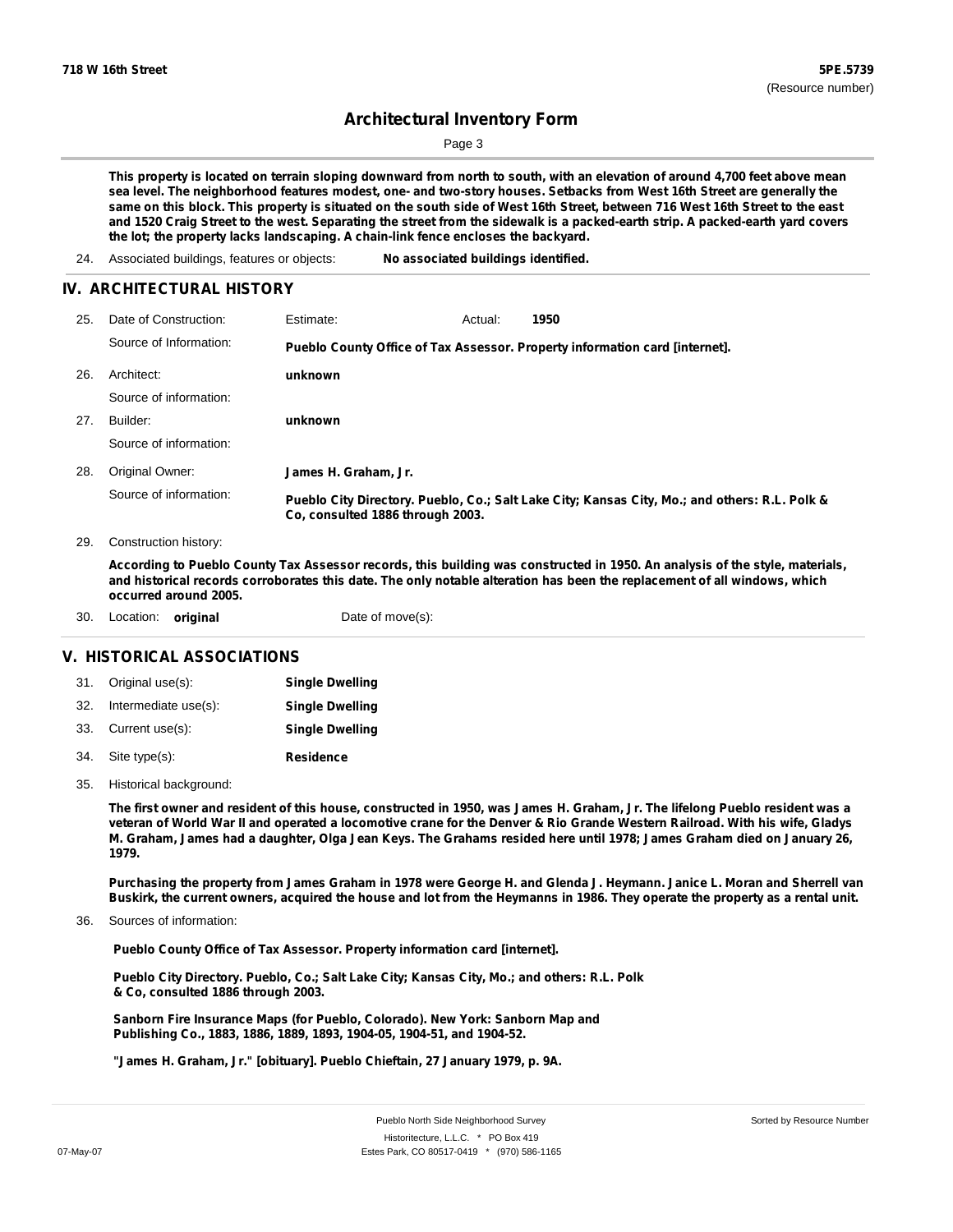Sorted by Resource Number

# **Architectural Inventory Form**

Page 4

|     | <b>VI. SIGNIFICANCE</b>                                                                                                                                                                                                                |  |  |  |  |  |  |  |
|-----|----------------------------------------------------------------------------------------------------------------------------------------------------------------------------------------------------------------------------------------|--|--|--|--|--|--|--|
| 37. | Local landmark designation:<br>Yes<br>No.<br>$\mathsf{I}$<br>и,                                                                                                                                                                        |  |  |  |  |  |  |  |
|     | Designation authority:                                                                                                                                                                                                                 |  |  |  |  |  |  |  |
|     | Date of designation:                                                                                                                                                                                                                   |  |  |  |  |  |  |  |
| 38. | Applicable National Register criteria:                                                                                                                                                                                                 |  |  |  |  |  |  |  |
|     | A. Associated with events that have made a significant contribution to the broad pattern of our history.                                                                                                                               |  |  |  |  |  |  |  |
|     | B. Associated with the lives of persons significant in our past.<br>$\Box$                                                                                                                                                             |  |  |  |  |  |  |  |
|     | ◙<br>C. Embodies the distinctive characteristics of a type, period, or method of construction, or represents the work<br>of a master, or that possess high artistic values, or represents a significant and distinguished entity whose |  |  |  |  |  |  |  |
|     | components may lack individual distinction.<br>D. Has yielded, or may be likely to yield, information important in history or prehistory.                                                                                              |  |  |  |  |  |  |  |
|     | Qualifies under Criteria Considerations A through G (see manual).<br>$\Box$                                                                                                                                                            |  |  |  |  |  |  |  |
|     | Does not meet any of the above National Register criteria.                                                                                                                                                                             |  |  |  |  |  |  |  |
|     | <b>Pueblo Standards for Designation:</b>                                                                                                                                                                                               |  |  |  |  |  |  |  |
|     | <u>1a. History</u>                                                                                                                                                                                                                     |  |  |  |  |  |  |  |
|     | Have direct association with the historical development of the city, state, or nation; or                                                                                                                                              |  |  |  |  |  |  |  |
|     | 1b. History                                                                                                                                                                                                                            |  |  |  |  |  |  |  |
|     | Be the site of a significant historic event; or<br>$\overline{\phantom{a}}$                                                                                                                                                            |  |  |  |  |  |  |  |
|     | 1c. History<br>Have direct and substantial association with a person or group of persons who had influence on society.<br>$\overline{\phantom{a}}$                                                                                     |  |  |  |  |  |  |  |
|     | 2a. Architecture                                                                                                                                                                                                                       |  |  |  |  |  |  |  |
|     | Embody distinguishing characteristics of an architectural style or type; or<br>$\overline{\phantom{a}}$                                                                                                                                |  |  |  |  |  |  |  |
|     | 2b. Architecture                                                                                                                                                                                                                       |  |  |  |  |  |  |  |
|     | Be a significant example of the work of a recognized architect or master builder, or<br>$\Box$                                                                                                                                         |  |  |  |  |  |  |  |
|     | <b>2c. Architecture</b>                                                                                                                                                                                                                |  |  |  |  |  |  |  |
|     | Contain elements of architectural design, engineering, materials, craftsmanship, or artistic merit which represent a<br>$\Box$<br>significant or influential innovation;                                                               |  |  |  |  |  |  |  |
|     | 2d. Architecture                                                                                                                                                                                                                       |  |  |  |  |  |  |  |
|     | Portray the environment of a group of people or physical development of an area of the city in an era of history<br>$\overline{\phantom{a}}$<br>characterized by a distinctive architectural style.                                    |  |  |  |  |  |  |  |
|     | 3a. Geography                                                                                                                                                                                                                          |  |  |  |  |  |  |  |
|     | Have a prominent location or be an established, familiar, and orienting visual feature of the contemporary city, or<br>П                                                                                                               |  |  |  |  |  |  |  |
|     | 3b. Geography                                                                                                                                                                                                                          |  |  |  |  |  |  |  |
|     | Promote understanding and appreciation of Pueblo's environment by means of distinctive physical characteristics<br>or rarity; or                                                                                                       |  |  |  |  |  |  |  |
|     | 3c. Geography                                                                                                                                                                                                                          |  |  |  |  |  |  |  |
|     | Make a special contribution to Pueblo's distinctive character.<br>$\Box$                                                                                                                                                               |  |  |  |  |  |  |  |
|     | Not Applicable                                                                                                                                                                                                                         |  |  |  |  |  |  |  |
|     | Does not meet any of the above Pueblo landmark criteria.<br>$\Box$                                                                                                                                                                     |  |  |  |  |  |  |  |
| 39. | Area(s) of Significance:<br><b>Architecture</b>                                                                                                                                                                                        |  |  |  |  |  |  |  |
| 40. | Period of Significance:<br>1950                                                                                                                                                                                                        |  |  |  |  |  |  |  |
| 41. | National:<br>Level of significance:<br>State<br>Local<br>П                                                                                                                                                                             |  |  |  |  |  |  |  |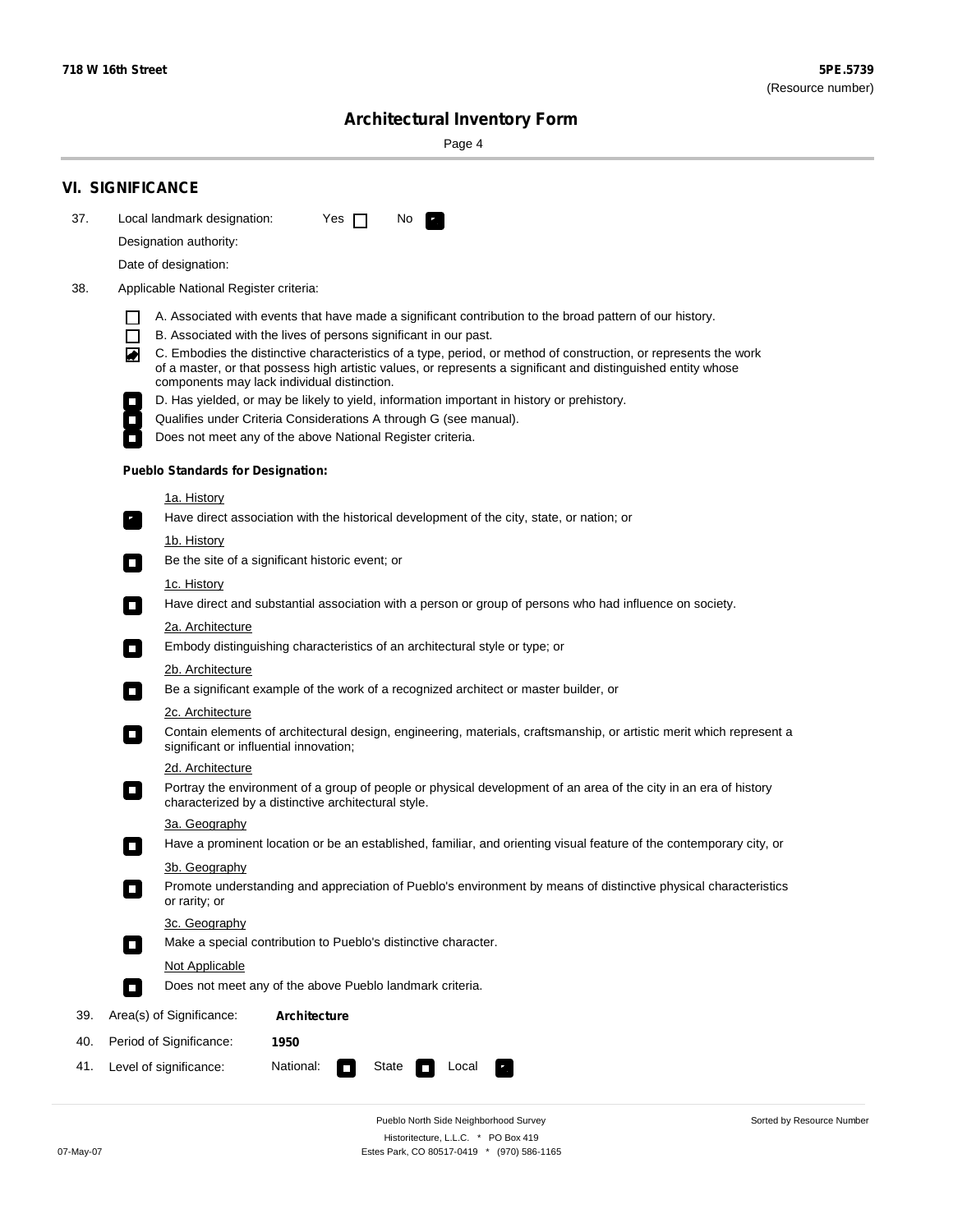Page 5

#### 42. Statement of significance:

This property is historically significant under Pueblo Local Landmark criterion 1A for its association with the post-World War Il development of Pueblo's North Side Neighborhood. As well, the house is architecturally significant under National Register criterion C (Pueblo Local Landmark criterion 2A) as an example of a minimalist style resulting from the material shortages of the Great Depression and World War II. However, the levels of architectural and historical significance, combined with physical integrity, are not to the extent that this property would qualify for individual listing in the National Register of Historic Places, the Colorado State Register of Historic Properties, or as a City of Pueblo Landmark. Nonetheless, it is a **contributing resource within any potential historic district.**

43. Assessment of historic physical integrity related to significance:

Constructed in 1950, this building exhibits a moderately high level of physical integrity relative to the seven aspects of integrity as defined by the National Park Service and the Colorado Historical Society: location, setting, design, materials, workmanship, feeling, and association. The only notable alteration has been the replacement of the original windows. This **property does not retain sufficient physical integrity to convey its architectural and historical significance.**

#### **VII. NATIONAL REGISTER ELIGIBILITY ASSESSMENT**



**classes. Its diversity of architectural styles and forms directly represents the city's changing economic and cultural climates. As well, the neighborhood is distinctive because it appears to have evolved independently of the area's dominant industry, steel manufacturing.**

> Yes Yes

Non<sub>d</sub> N/A No  $\blacksquare$  N/A  $\blacksquare$ 

If there is National Register district potential, is this building contributing:

If the building is in existing National Register district, is it contributing: 46.

#### **VIII. RECORDING INFORMATION**

| 47. | Photograph numbers): | <b>CD-ROM Photo Disc: North Side Photos</b><br>File Name(s): 16thstw718                                                       |
|-----|----------------------|-------------------------------------------------------------------------------------------------------------------------------|
|     | Negatives filed at:  | <b>Special Collections</b><br><b>Robert Hoag Rawlings Public Library</b><br>100 East Abriendo Avenue<br>Pueblo, CO 81004-4290 |
| 48. | Report title:        | <b>Pueblo North Side Neighborhood Survey</b>                                                                                  |
| 49. | $Date(s)$ :          | 07/25/05                                                                                                                      |
| 50. | Recorder(s):         | <b>Adam Thomas</b>                                                                                                            |
| 51. | Organization:        | Historitecture, L.L.C.                                                                                                        |
| 52. | Address:             | <b>PO Box 419</b>                                                                                                             |
|     |                      | Estes Park, CO 80517-0419                                                                                                     |
| 53. | Phone number(s):     | (970) 586-1165                                                                                                                |
|     |                      |                                                                                                                               |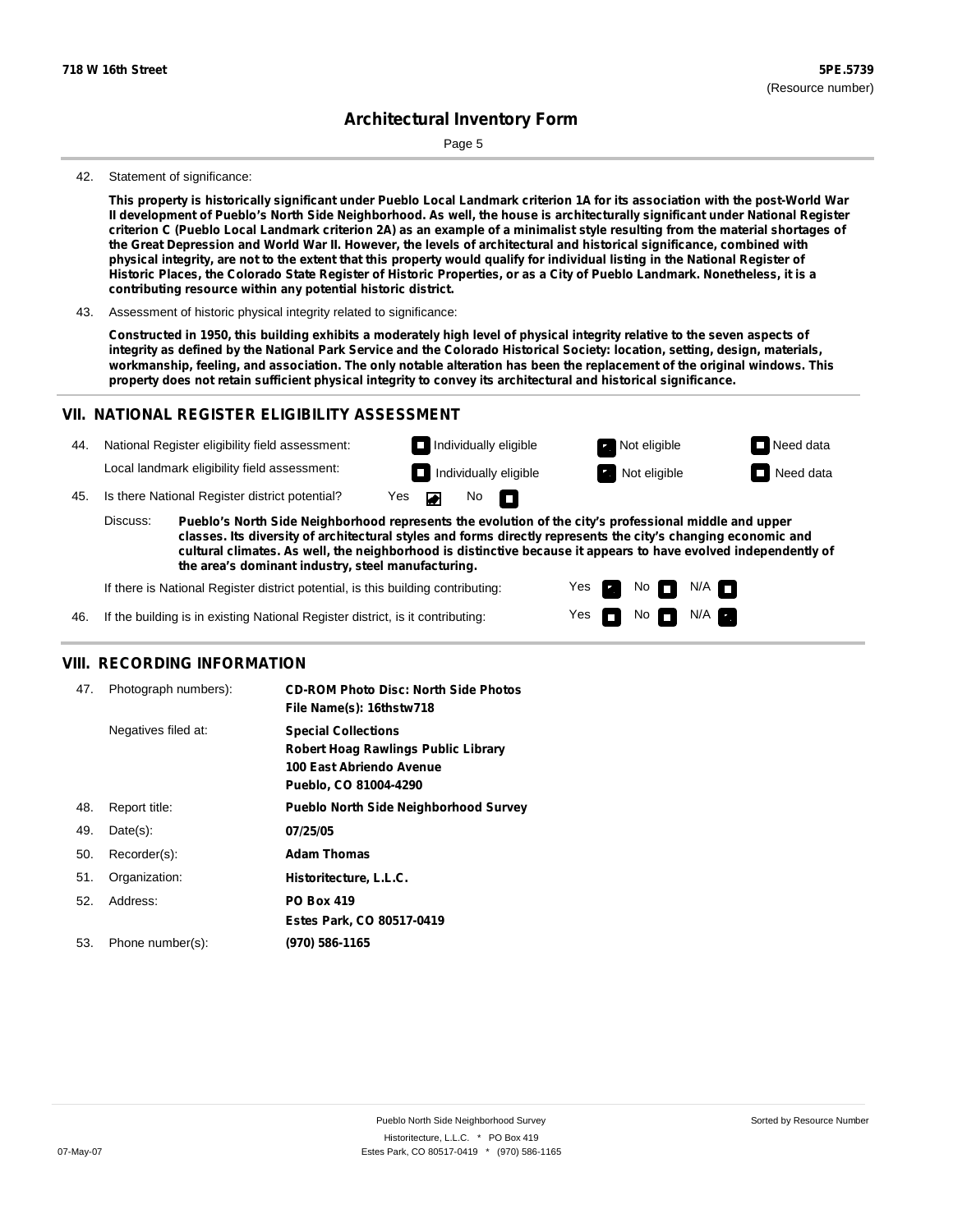Page 6